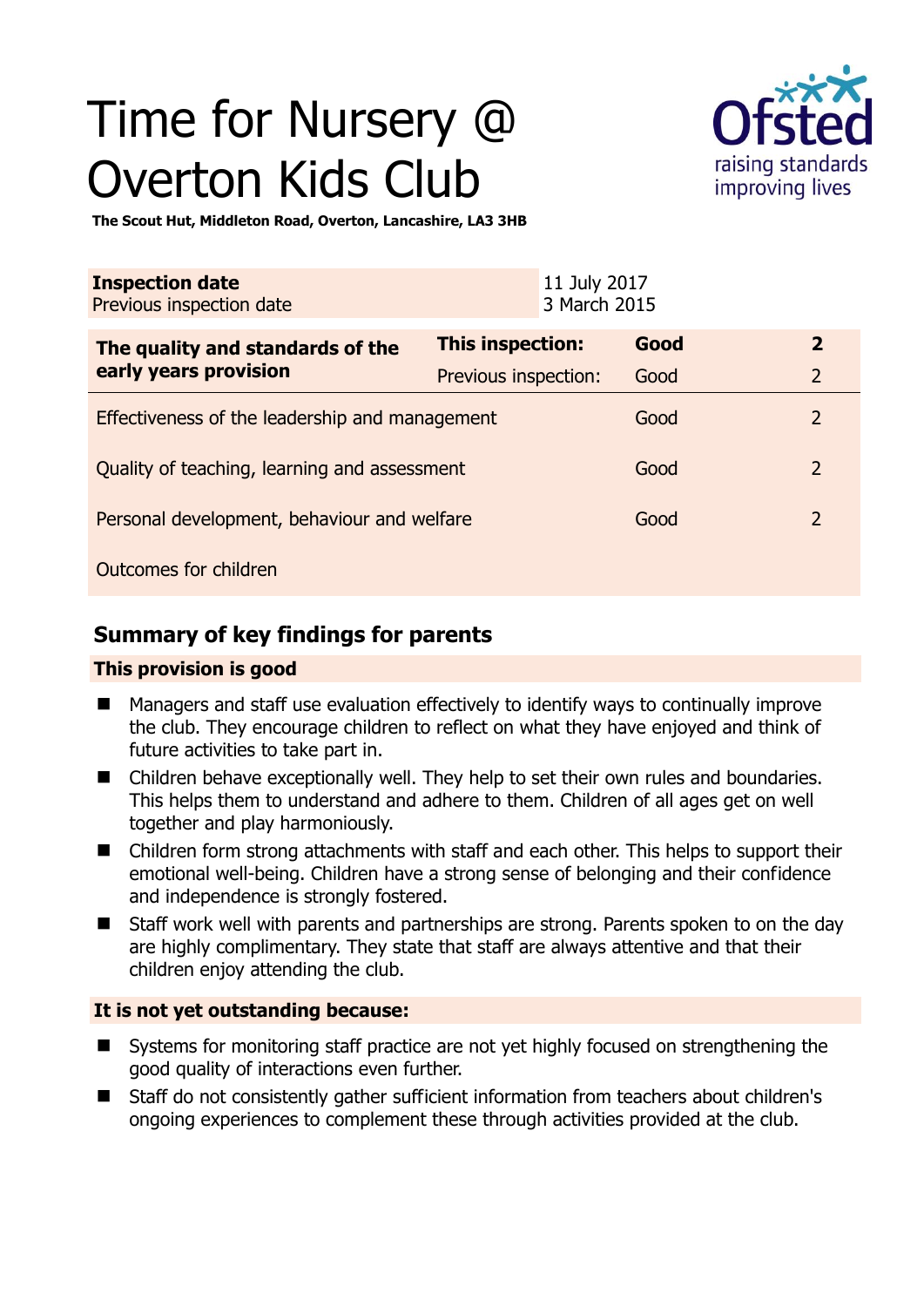## **What the setting needs to do to improve further**

#### **To further improve the quality of the early years provision the provider should:**

- $\blacksquare$  strengthen systems for the monitoring of staff practice that identify areas to develop and help to raise the quality of interactions to an even higher level
- $\blacksquare$  strengthen links with the schools that children attend to promote a more shared approach to supporting children's experiences and interests.

#### **Inspection activities**

- The inspector had a tour of the premises, talked with children and discussed aspects of policy and practice with staff.
- The inspector observed interactions between staff and children inside and outside and assessed the quality of interactions.
- The inspector conducted a joint observation with the manager of the club.
- The inspector held a meeting with the area manager. She looked at relevant documentation, discussed self-evaluation and checked evidence of staff qualifications and their suitability.
- The inspector spoke to a number of parents taking their views into account.

#### **Inspector**

Janice Caryl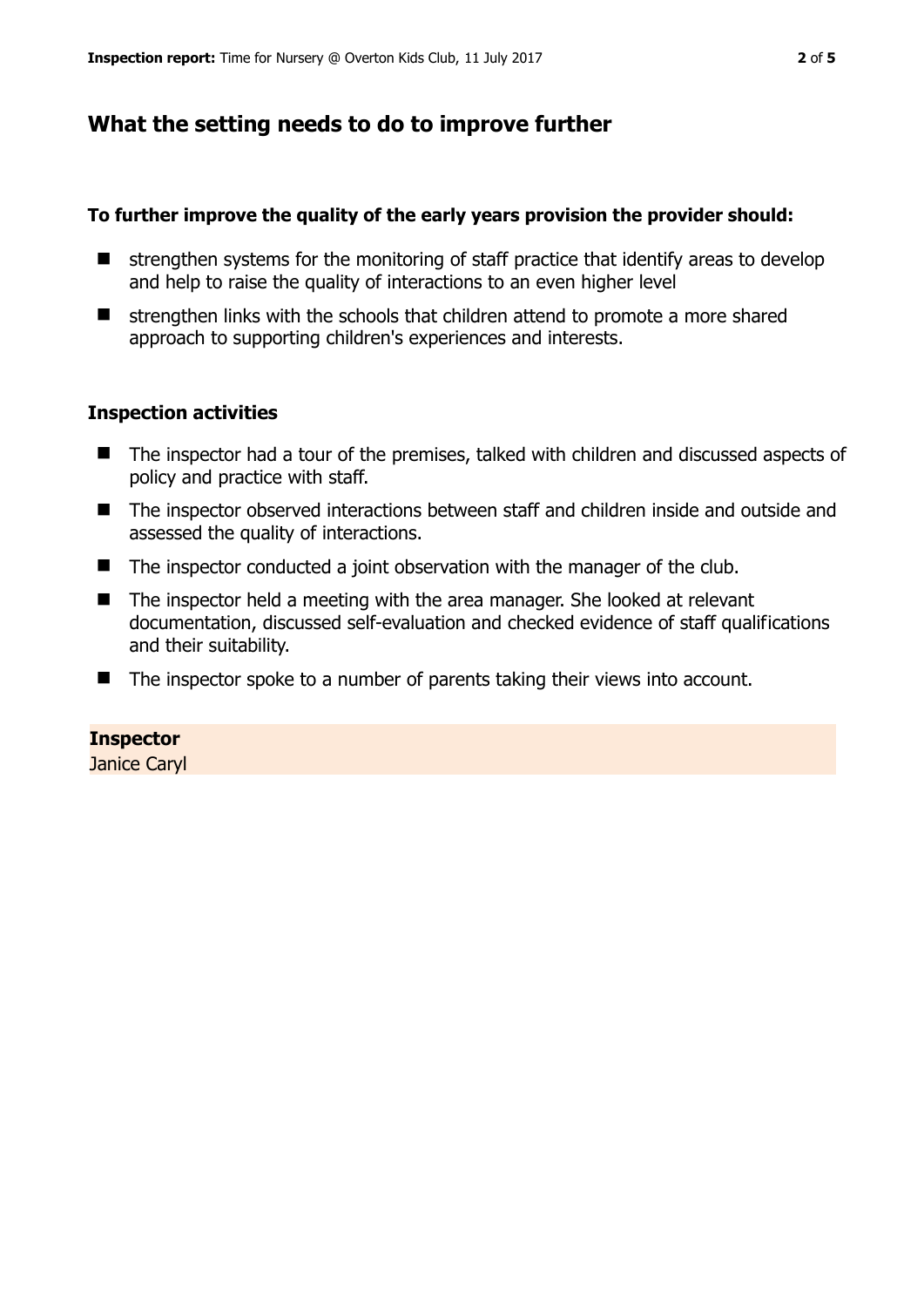## **Inspection findings**

#### **Effectiveness of the leadership and management is good**

Safeguarding is effective. Staff have a clear understanding of their roles and responsibilities. They know what to do if they are concerned about a child's welfare. Staff complete mandatory training and are well informed about the latest safeguarding legislation. Staff implement policies and procedures precisely, contributing to the safe and efficient management of the club. The premises is safe and secure. Daily checks help to ensure that any hazards within the building are minimised. Senior managers follow good recruitment procedures and new staff follow a thorough induction process. The area manager holds regular supervision meetings and training is regularly undertaken. This means that all staff constantly update their skills and knowledge. Staff deployment is well managed with children safely escorted from the schools that they attend.

### **Quality of teaching, learning and assessment is good**

Children enter the club full of enthusiasm. They readily choose from the exciting and interesting range of activities available, which helps children to play and have fun. Younger children enjoy exploring and manipulating dough. They become absorbed in making and transforming the material. Staff show a sincere interest in children, talking to them about their day. Children are responsive and a good dialogue ensues, promoting effective communication and language skills. Staff guide and support children as they create hanging mobiles. They give children time to decide what materials to use from the wide range available. Children focus well on producing their creations, developing good hand-to-eye coordination and physical skills. Older children concentrate well, for instance, when using sewing needles and thread. Children show pride in their achievements, anxious to take their creations home and share with parents. Children are encouraged to read and enjoy books. For example, older children record and display their thoughts about favourite books and stories that they have read.

#### **Personal development, behaviour and welfare are good**

The experienced and well-qualified staff team works well together to meet children's needs. Key persons know their children well and use information gathered from parents and carers to support children effectively. Children are happy and settled in the warm, inviting and stimulating environment. Children can rest, read and relax in a well-organised quiet room. Children confidently talk to visitors about what they like at the club. They make comments, such as, 'There is nothing that I don't like' and 'I love coming. There is always so much to do.' Children understand the importance of healthy practice. They confidently and independently manage hygienic routines to prevent the spread of germs. Children help to plan a snack time menu with guidance from staff, who consistently promote healthy eating. Children have opportunities to spend plenty of time being active and healthy inside and outside.

#### **Outcomes for children**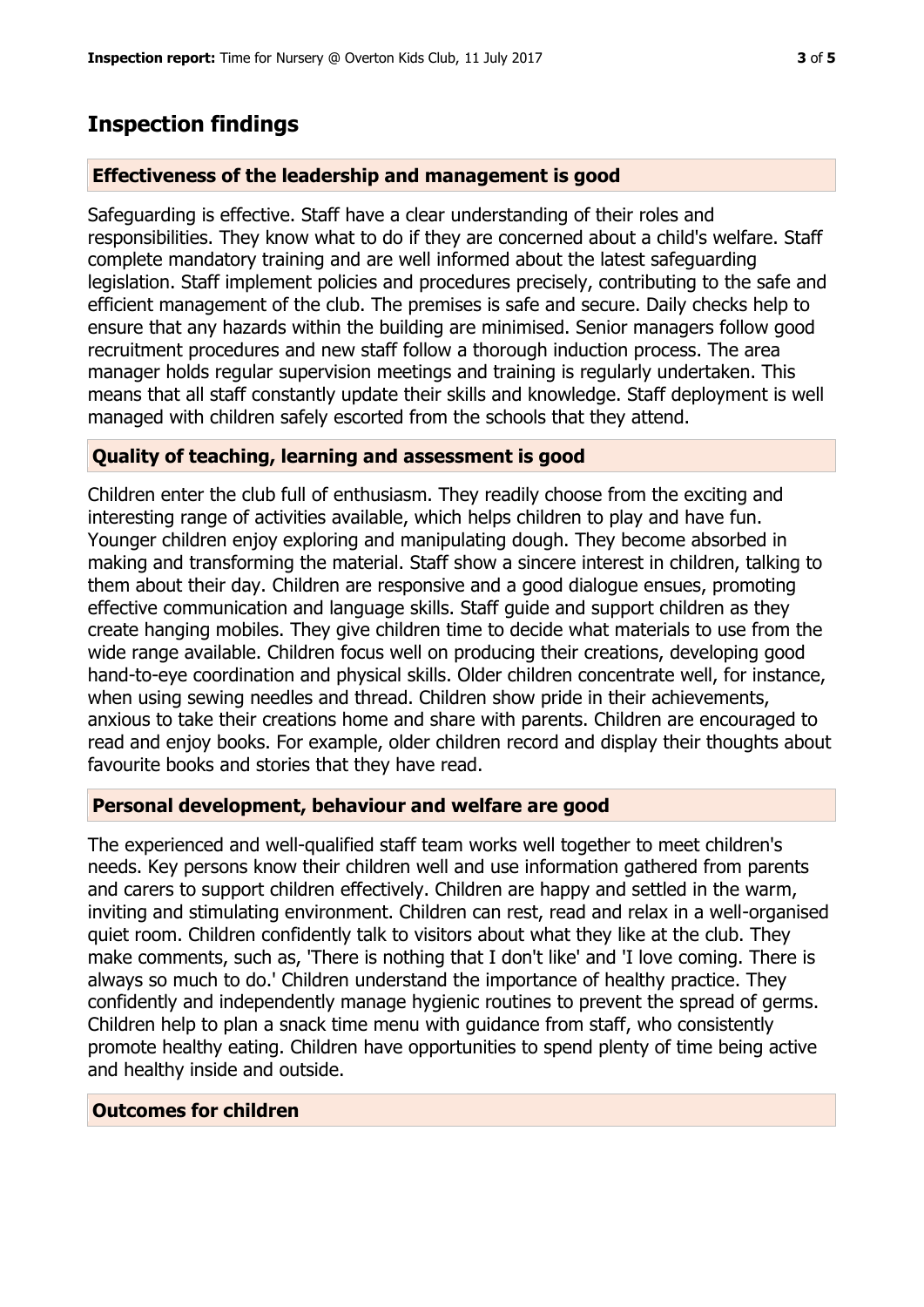# **Setting details**

| Unique reference number                             | EY361467                                                                             |  |  |
|-----------------------------------------------------|--------------------------------------------------------------------------------------|--|--|
| <b>Local authority</b>                              | Lancashire                                                                           |  |  |
| <b>Inspection number</b>                            | 1093176                                                                              |  |  |
| <b>Type of provision</b>                            | Out of school provision                                                              |  |  |
| Day care type                                       | Childcare - Non-Domestic                                                             |  |  |
| <b>Registers</b>                                    | Early Years Register, Compulsory Childcare<br>Register, Voluntary Childcare Register |  |  |
| <b>Age range of children</b>                        | $4 - 11$                                                                             |  |  |
| <b>Total number of places</b>                       | 26                                                                                   |  |  |
| Number of children on roll                          | 4                                                                                    |  |  |
| Name of registered person                           | Mrs Sarah Louise Rodriguez and Mrs Laura Jane<br>Morgans Partnership                 |  |  |
| <b>Registered person unique</b><br>reference number | RP905788                                                                             |  |  |
| Date of previous inspection                         | 3 March 2015                                                                         |  |  |
| <b>Telephone number</b>                             | 07805 529494                                                                         |  |  |

Time for Nursery @ Overton Kids Club registered in 2007. The club is linked to Time for Nursery at Heysham, Lancashire. The club employs five members of childcare staff. Of these, three hold an appropriate early years qualification at level 3, and one staff member holds a qualification at level 2. The club opens from Monday to Friday, term-time only. Sessions are from 2.30pm until 5.30pm.

This inspection was carried out by Ofsted under sections 49 and 50 of the Childcare Act 2006 on the quality and standards of provision that is registered on the Early Years Register. The registered person must ensure that this provision complies with the statutory framework for children's learning, development and care, known as the early years foundation stage.

Any complaints about the inspection or the report should be made following the procedures set out in the guidance 'Complaints procedure: raising concerns and making complaints about Ofsted', which is available from Ofsted's website: www.gov.uk/government/organisations/ofsted. If you would like Ofsted to send you a copy of the guidance, please telephone 0300 123 4234, or email enquiries@ofsted.gov.uk.